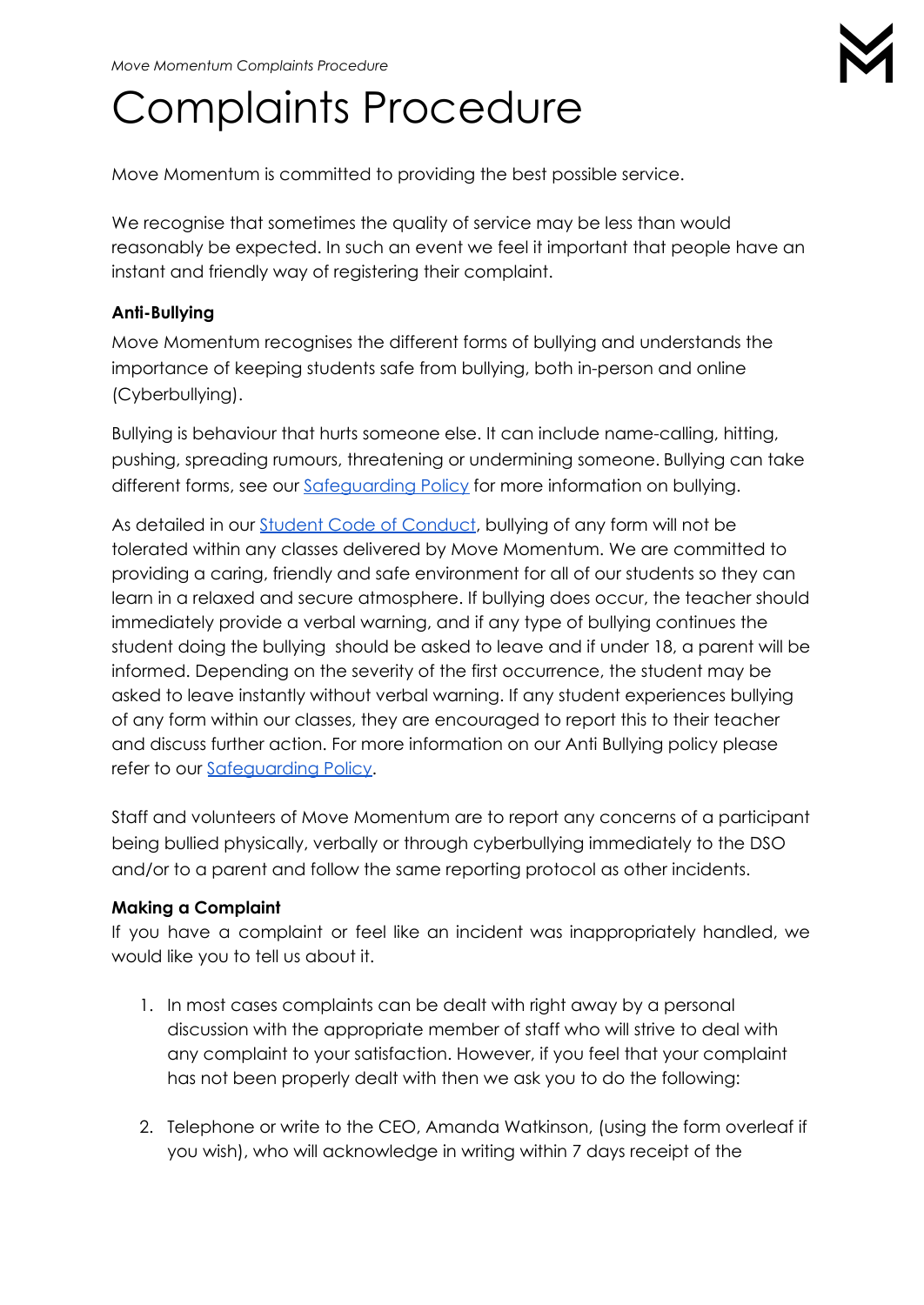#### *Move Momentum Complaints Procedure*

complaint (either manually or electronically). They will then investigate your complaint.

- 3. We will speak with all involved parties within 21 days. We will then come up with a solution within 7 days and put the solution into practice within 1-3 months depending on the complexity of the solution.
- 4. The CEO or a designated officer shall communicate the results of the investigation to the complainant within a reasonable time, usually 30 days.
- 5. Should you be dissatisfied with the result of this investigation you have the right to put your complaint personally to the Board of Trustees.
- 6. Where appropriate Move Momentum will send you a written response signed by the Chairperson of the Board of Trustees.

We are committed to reviewing our policies annually.

This procedure was last reviewed and approved by the Board of Trustees on 3.11.21.

## **All complaints will be treated seriously, and complainants will always be treated with courtesy and respect.**

UNIT 12, Winnall Valley Road, Winchester SO23 0LD info@movemomentum.co.uk